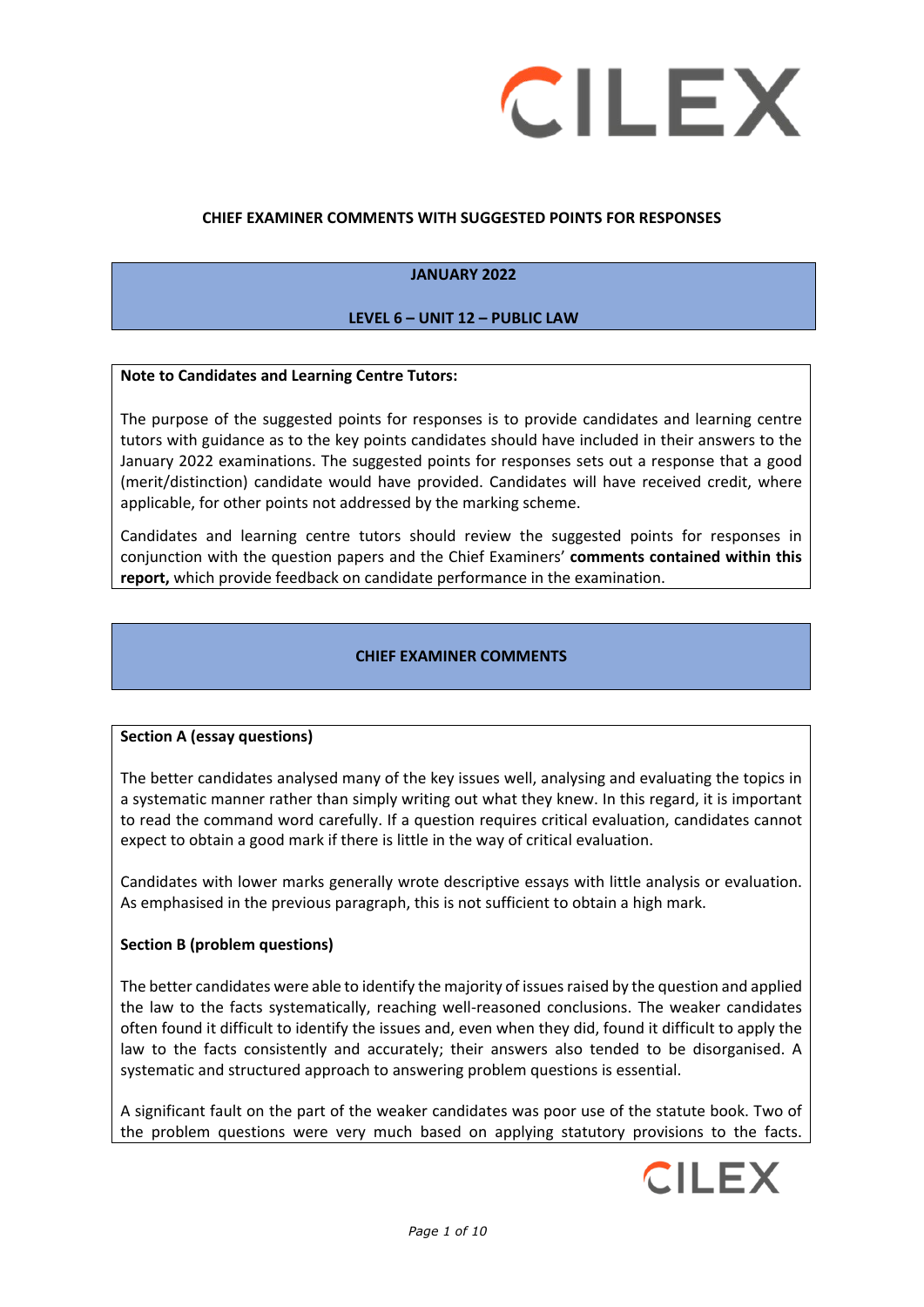Although the statutes in question were in candidates' statute books, some candidates did not refer to specific provisions and provided very general answers.

# **CANDIDATE PERFORMANCE FOR EACH QUESTION**

### **Section A**

# **Question 1**

This was a question in two parts on the separation of powers. Part (a) required candidates to describe the principle, while part (b) required candidates to critically evaluate a prominent academic's views regarding the extent to which it is a feature of the UK constitution. It was a very popular question. The candidates were required to define the principle and to analyse it with reference to the statement by the academic. This question therefore provided a reliable test of the candidates' understanding of a fundamental constitutional principle.

# **Question 2**

This question asked candidates to critically evaluate the concept of retained EU law. No candidates answered this question. This is not entirely surprising as retained EU law is a novel category of UK law arising out of the UK's exit from the EU and so has not been examined previously. It is likely, though, to feature in future exams due to its significance in the UK legal system and government plans to amend its operation.

### **Question 3**

This was a question in three parts, each part requiring candidates to analyse a key judicial review concept – (a) irrationality, (b) the rule against bias, and (c) legitimate expectation. While judicial review usually features as a problem question, understanding and analysis of the main concepts can be validly and reliably tested by way of essay question, and this question provided an effective test of the candidates' understanding of these concepts.

### **Question 4**

This question required candidates to critically evaluate the effectiveness of the Human Rights Act 1998 in safeguarding the rule of law in the UK. The question required candidates to define the rule of law and to set out the relevant provisions of the 1998 Act; it also required case analysis. The question gave the better candidates the opportunity to demonstrate their analytical and evaluative skills and knowledge of case law.

#### **Section B**

### **Question 1**

This was a problem question concerning parliamentary supremacy and whether it would be possible to entrench legislation. This style of question has been used successfully in the past, but on this occasion no candidates answered it.

### **Question 2**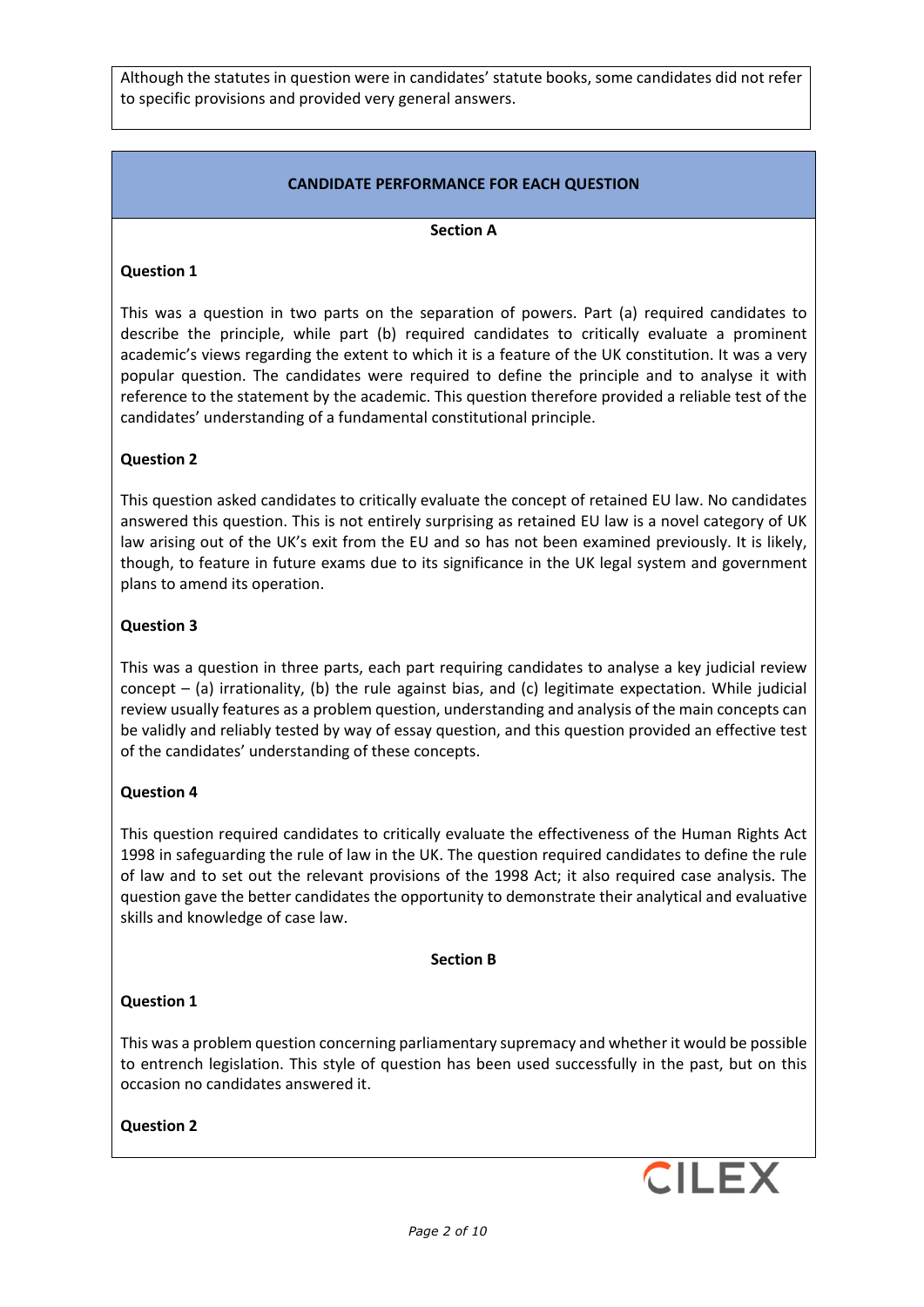This was a question in three parts covering fundamental constitutional principles such as devolution, defamation and parliamentary privilege, and ministerial responsibility. Only one candidate answered this question. It is possible candidates may tend to avoid problem questions divided into more than two parts. However, the question covered core constitutional issues so there is no reason to doubt its appropriateness.

# **Question 3**

This was a very popular question. It required candidates to analyse police powers, including the powers to search and arrest individuals, prohibit a person being informed of an arrest, and search property. It provided a sound test of the candidates' ability to identify issues, apply specific statutory provisions to the facts, analyse case law and solve problems.

# **Question 4**

This was a question in two parts. Part (a) required candidates to analyse police powers to control marches and part (b) required candidates to analyse and apply the strict liability offence created by the Contempt of Court Act 1981. Both parts provided a reliable test of the candidates' ability to identify issues, apply the law to the facts and solve problems.

# **SUGGESTED POINTS FOR RESPONSE**

# **LEVEL 6 – UNIT 12 – PUBLIC LAW**

| <b>Question</b><br><b>Number</b> | <b>Suggested Points for Responses</b>                                                                                                                                                                                                                                                                                                                                                                                                                                                                                                                                                                                     | <b>Max</b><br><b>Marks</b> |
|----------------------------------|---------------------------------------------------------------------------------------------------------------------------------------------------------------------------------------------------------------------------------------------------------------------------------------------------------------------------------------------------------------------------------------------------------------------------------------------------------------------------------------------------------------------------------------------------------------------------------------------------------------------------|----------------------------|
| 1(a)                             | Responses should include:<br>Reference to the three branches of government<br>Functions and personnel of the three branches should be kept<br>$\bullet$<br>separate<br>Check and balances - separation needed as safeguard against<br>arbitrary government<br>Responses could include:<br>Historical background - Montesquieu                                                                                                                                                                                                                                                                                             | 6                          |
| 1(b)                             | Responses should include:<br>(a) Executive/legislature<br>How Parliament can hold the government to account; e.g.<br>votes of no confidence, parliamentary questions/debates,<br>select committees.<br>Areas of overlap, in particular the executive's dominance of<br>Parliament<br>(ii) Executive and judiciary:<br>Constitutional Reform Act 2005 (CRA): judicial appointments<br>Other safeguards; e.g. security of tenure/constitutional<br>conventions<br>(iii) Judiciary and legislature:<br>CRA: removed Law Lords from the House of Lords and<br>created Supreme Court<br><b>PERSONAL PROPERTY AND RESIDENTS</b> | 19                         |

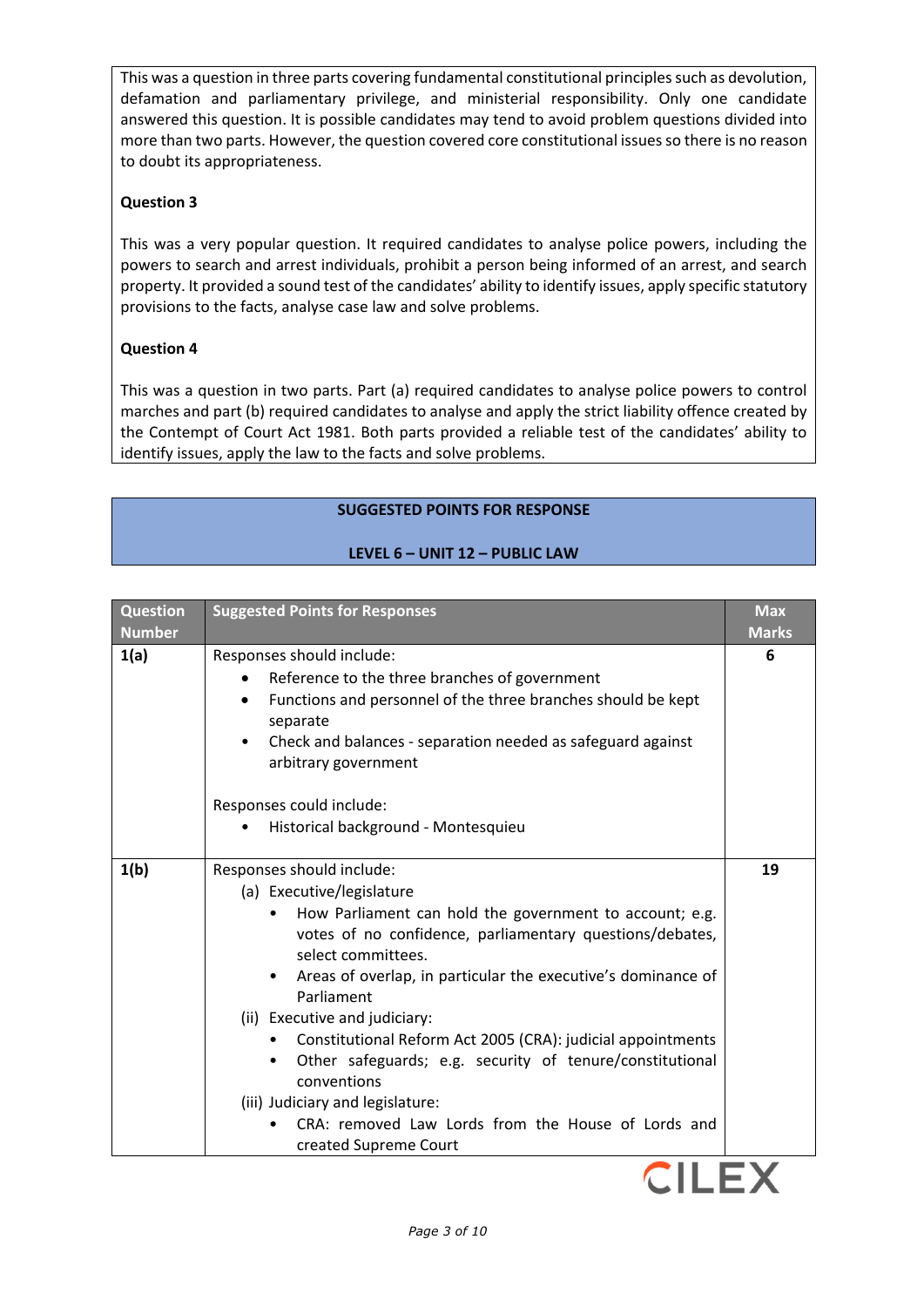| Judicial law-making through case law<br>$\bullet$                                                                                                                                                                                                                                      |          |
|----------------------------------------------------------------------------------------------------------------------------------------------------------------------------------------------------------------------------------------------------------------------------------------|----------|
| Responses could include:<br>Executive/legislature<br>Risk of politicisation of judiciary<br>$\circ$<br>Quasi-judicial functions of ministers<br>Judiciary/legislature:<br>$\bullet$<br>Limited powers/self-restraint of judiciary; e.g. no power to<br>$\circ$<br>strike down statutes |          |
| <b>Question 1 Total:</b>                                                                                                                                                                                                                                                               | 25 marks |

| <b>Question</b>                 | <b>Suggested Points for Responses</b>                                                                                                                                                                                                                                                                                                                                                                                                                                                                                                                                                                                                                                                                                                                                                                                                                                                                                                                                                                                                                                                                                                                                               | <b>Max</b>         |
|---------------------------------|-------------------------------------------------------------------------------------------------------------------------------------------------------------------------------------------------------------------------------------------------------------------------------------------------------------------------------------------------------------------------------------------------------------------------------------------------------------------------------------------------------------------------------------------------------------------------------------------------------------------------------------------------------------------------------------------------------------------------------------------------------------------------------------------------------------------------------------------------------------------------------------------------------------------------------------------------------------------------------------------------------------------------------------------------------------------------------------------------------------------------------------------------------------------------------------|--------------------|
| <b>Number</b><br>$\overline{2}$ | Responses should include:<br>Need to ensure EU law applicable in the UK on IP completion day<br>remained in force to avoid a legal vacuum<br>Retained EU law: 'snapshot' of EU law applying in UK on IP<br>$\bullet$<br>completion day<br>Categories of retained EU law<br>$\bullet$<br><b>EU-derived domestic legislation</b><br>$\circ$<br><b>Direct EU legislation</b><br>$\circ$<br>Rights and powers available in UK law prior to IP completion<br>$\circ$<br>day<br>Explanation of retained EU case law and extent to which it is<br>binding on UK courts<br>Exclusion of directly effective rights arising under directives,<br>$\bullet$<br>Francovich damages and actions based on retained general<br>principles<br>Power for ministers to adopt statutory instruments correcting<br>'deficiencies' in retained EU law, e.g. to correct inappropriate<br>references to EU institutions<br>Responses could include:<br>Some EU law, e.g. relating to free movement, repealed prior to<br>$\bullet$<br>IP completion day<br>Limited supremacy of retained EU law over pre-IP completion<br>day UK legislation<br>Regulations governing departures from retained EU case law | <b>Marks</b><br>25 |
|                                 | <b>Question 2 Total:</b>                                                                                                                                                                                                                                                                                                                                                                                                                                                                                                                                                                                                                                                                                                                                                                                                                                                                                                                                                                                                                                                                                                                                                            | 25 marks           |

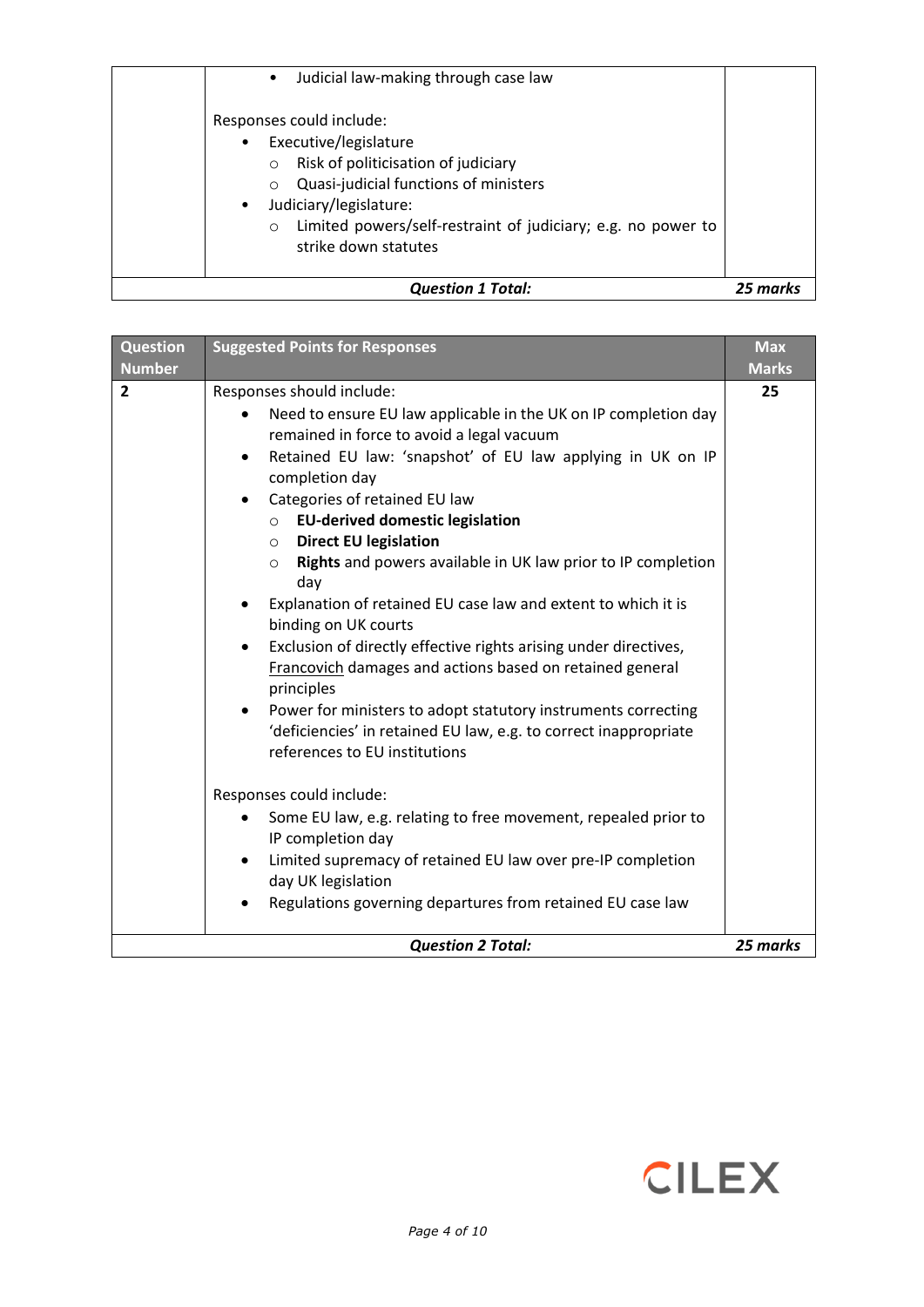| <b>Question</b><br><b>Number</b> | <b>Suggested Points for Responses</b>                                                                                                                                                                                                                                                                                                                                                                                                                                                                                                                                                                                                                                                                                                                                                                                                                                                                                                                                                                                                       | <b>Max</b><br><b>Marks</b> |
|----------------------------------|---------------------------------------------------------------------------------------------------------------------------------------------------------------------------------------------------------------------------------------------------------------------------------------------------------------------------------------------------------------------------------------------------------------------------------------------------------------------------------------------------------------------------------------------------------------------------------------------------------------------------------------------------------------------------------------------------------------------------------------------------------------------------------------------------------------------------------------------------------------------------------------------------------------------------------------------------------------------------------------------------------------------------------------------|----------------------------|
| 3(a)                             | Responses should include:<br>Irrationality as one of the three traditional grounds of judicial<br>review (CCSU)                                                                                                                                                                                                                                                                                                                                                                                                                                                                                                                                                                                                                                                                                                                                                                                                                                                                                                                             | 7                          |
|                                  | Wednesbury unreasonableness: decision so unreasonable that<br>no reasonable authority could ever have come to it<br>CCSU: decision so outrageous in its defiance of logic or of<br>accepted moral standards that no sensible person could have<br>arrived at it<br>Analysis of case law on irrationality<br>Responses could include:<br>Comparison of irrationality with proportionality<br>Whether irrationality could result in 'merits' review                                                                                                                                                                                                                                                                                                                                                                                                                                                                                                                                                                                           |                            |
| 3(b)                             | Responses should include:                                                                                                                                                                                                                                                                                                                                                                                                                                                                                                                                                                                                                                                                                                                                                                                                                                                                                                                                                                                                                   | 8                          |
|                                  | the right to be heard by an unbiased tribunal as aspect of right<br>to fair hearing/natural justice<br>Automatic disqualification: Actual bias/ direct interest,<br>$\bullet$<br>pecuniary (Dimes v Grand Junction Canal (1852)) and non-<br>pecuniary (ex parte Pinochet Ugarte (1999))<br>Non-automatic disqualification: appropriate test whether<br>٠<br>circumstances would lead a fair-minded and informed observer<br>to conclude that there was a real possibility that the tribunal<br>was biased (e.g. Porter v Magill (2002))                                                                                                                                                                                                                                                                                                                                                                                                                                                                                                    |                            |
|                                  | Responses could include:<br>Applicability of test for bias to administrative proceedings                                                                                                                                                                                                                                                                                                                                                                                                                                                                                                                                                                                                                                                                                                                                                                                                                                                                                                                                                    |                            |
| 3(c)                             | Responses should include:                                                                                                                                                                                                                                                                                                                                                                                                                                                                                                                                                                                                                                                                                                                                                                                                                                                                                                                                                                                                                   | 10                         |
|                                  | Rationale for principle: If a public body has stated that it will act<br>in a particular way, then in principle it should keep its implied<br>promise (R v North and East Devon Health Authority, ex p.<br>Coughlan (2001))<br>Categories:<br>legitimate expectation - change of policy: the public authority<br>$\circ$<br>need only have regard to its previous policy/ representation:<br>court's task is merely to review whether the decision is<br>rational<br>procedural legitimate expectation: the promise or practice<br>$\circ$<br>creates a legitimate expectation of, for example, being<br>consulted before an adverse decision is made<br>Substantive legitimate expectation: as the promise or<br>$\circ$<br>practice has created a legitimate expectation of a substantive<br>benefit, the court will determine whether frustrating that<br>expectation is an abuse of power. In deciding this, the court<br>will balance the requirements of fairness against any<br>overriding interest argued for the change of policy. |                            |
|                                  | Category 3 only likely to arise where the public body concerned<br>had made a specific undertaking, directed at a particular                                                                                                                                                                                                                                                                                                                                                                                                                                                                                                                                                                                                                                                                                                                                                                                                                                                                                                                |                            |

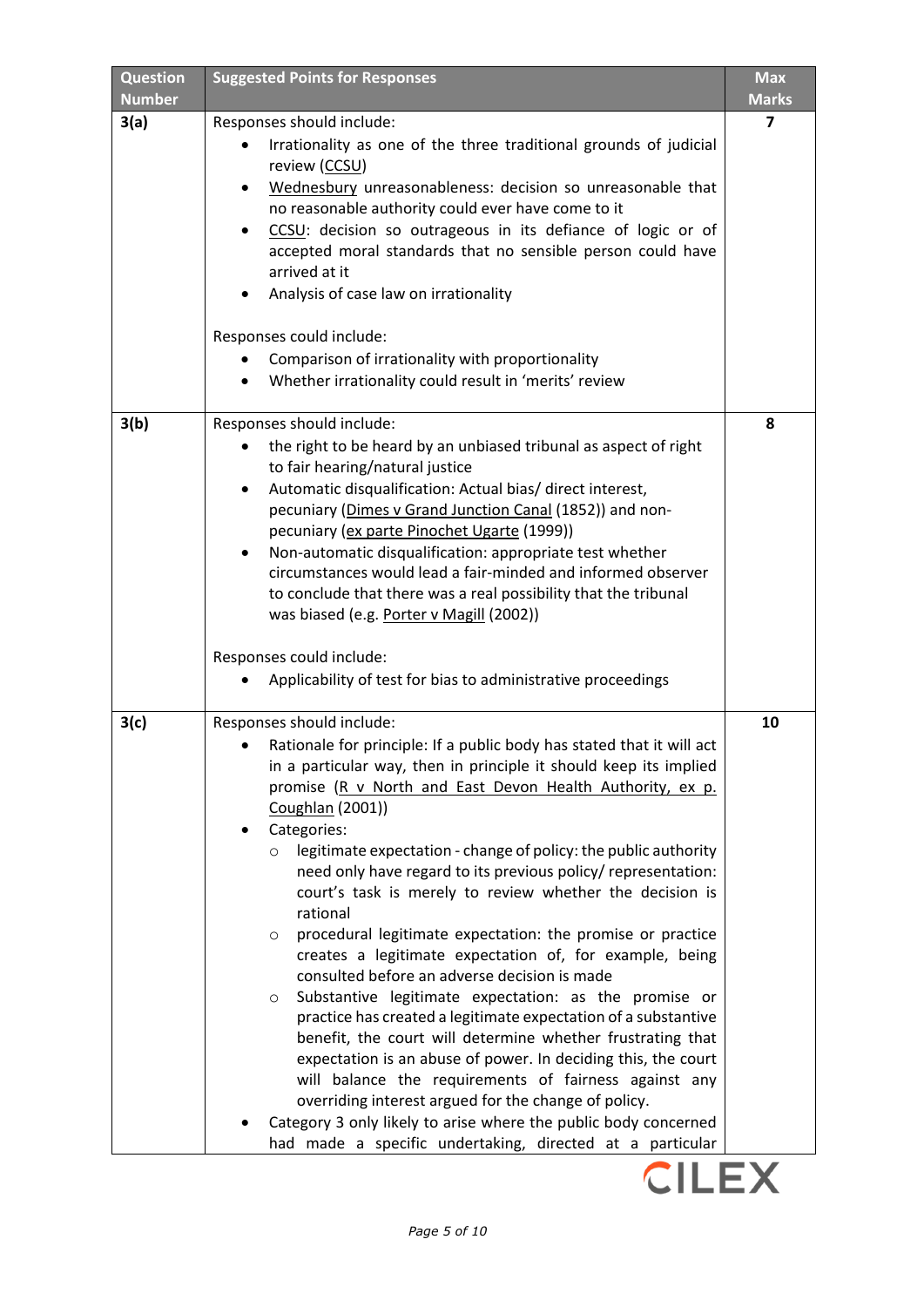| <b>Question 3 Total:</b>                                                                                                                                                                                                                                  |  |
|-----------------------------------------------------------------------------------------------------------------------------------------------------------------------------------------------------------------------------------------------------------|--|
| Responses could include:<br>Public bodies will be expected by the courts to follow policies<br>$\bullet$<br>unless they can demonstrate good reasons for departing from it,<br>even where applicant unaware of policy (Mandalia v Home Office<br>(2015)). |  |
| individual or defined group of people, that the relevant policy<br>would be maintained (R v Niazi (2008)).                                                                                                                                                |  |

| <b>Question</b><br><b>Number</b> | <b>Suggested Points for Responses</b>                                                                                                                                                                                                                                                                                                                                                                                                                                                                                                                                                                                                                                                                                                                                                                                                                                                                                                                                                                                                                                                                                                               | <b>Max</b><br><b>Marks</b> |
|----------------------------------|-----------------------------------------------------------------------------------------------------------------------------------------------------------------------------------------------------------------------------------------------------------------------------------------------------------------------------------------------------------------------------------------------------------------------------------------------------------------------------------------------------------------------------------------------------------------------------------------------------------------------------------------------------------------------------------------------------------------------------------------------------------------------------------------------------------------------------------------------------------------------------------------------------------------------------------------------------------------------------------------------------------------------------------------------------------------------------------------------------------------------------------------------------|----------------------------|
| 4                                | Responses should include:<br>Need to incorporate European Convention on Human Rights into<br>UK legal system<br>Key Convention rights<br>$\bullet$<br>Definition of the rule of law (Dicey)<br>$\bullet$<br>An absence of arbitrary power;<br>$\circ$<br>Equality before the law; and<br>$\circ$<br>Basic constitutional rights of individuals derived from judicial<br>$\circ$<br>decisions<br>Modern definitions of the rule of law; e.g. Lord Bingham's<br>$\bullet$<br>version: emphasis on human rights<br>Section 2: decisions of ECtHR persuasive; e.g. Ullah principle<br>٠<br>Section 3: interpretative obligation on courts; e.g. Ghaidan v<br>$\bullet$<br>Godin-Mendoza (2004)<br>Section 4: declarations of incompatibility; e.g. Bellinger v<br>$\bullet$<br>Bellinger (2003), A v Home Secretary (2005), but incompatible<br>legislation remains in force<br>Section 6: unlawful for public authorities to act incompatibly with<br>Convention rights<br>Responses could include:<br>Section 7: Only victims may invoke Convention rights in legal<br>proceedings<br>independent review of the HRA set up by government<br>$\bullet$ | 25                         |
|                                  | <b>Question 4 Total:</b>                                                                                                                                                                                                                                                                                                                                                                                                                                                                                                                                                                                                                                                                                                                                                                                                                                                                                                                                                                                                                                                                                                                            | 25 marks                   |

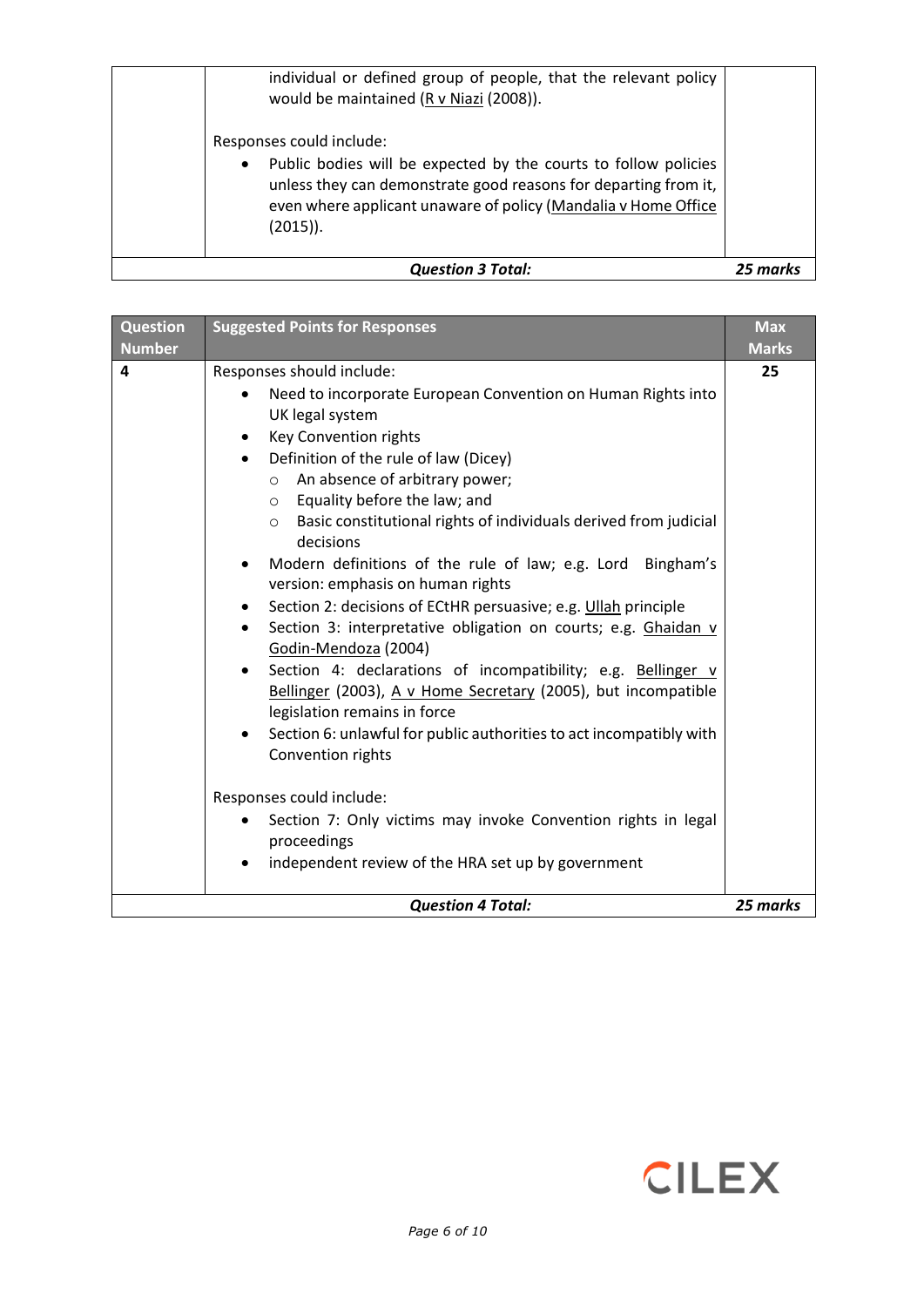# **SECTION B**

| <b>Question</b><br><b>Number</b> | <b>Suggested Points for Responses</b>                                                                                                                                                                                                                                                                                                                                                                                                                                                                                                                                                                                                                                                                                                                                                                                                                                                                                                                                                                                                                                                                                                                                                                                                                                                                                                                                                                                                                                                                                                                                                                                                                                                                                                                                                      | <b>Max</b><br><b>Marks</b> |
|----------------------------------|--------------------------------------------------------------------------------------------------------------------------------------------------------------------------------------------------------------------------------------------------------------------------------------------------------------------------------------------------------------------------------------------------------------------------------------------------------------------------------------------------------------------------------------------------------------------------------------------------------------------------------------------------------------------------------------------------------------------------------------------------------------------------------------------------------------------------------------------------------------------------------------------------------------------------------------------------------------------------------------------------------------------------------------------------------------------------------------------------------------------------------------------------------------------------------------------------------------------------------------------------------------------------------------------------------------------------------------------------------------------------------------------------------------------------------------------------------------------------------------------------------------------------------------------------------------------------------------------------------------------------------------------------------------------------------------------------------------------------------------------------------------------------------------------|----------------------------|
| 1                                | Responses should include:<br>Dicey's definition of parliamentary sovereignty, including<br>$\bullet$<br>Parliament's unlimited legislative competence<br>$\circ$<br>No person/body can question an Act of Parliament<br>$\circ$<br>Enrolled Act rule: Courts will not normally scrutinise validity of<br>$\bullet$<br>Acts of Parliament (Pickin v BRB (1974); cf Jackson v Attorney-<br>General (2005))<br>Express repeal - meaning<br>$\bullet$<br>Definition of implied repeal: Where two statutes conflict, the<br>$\bullet$<br>latter will prevail (Ellen Street Estates v Minister of Health<br>(1934)<br>Qualification of doctrine in relation to 'constitutional<br>$\circ$<br>statutes' (Thoburn v Sunderland City Council (2002))<br>Analysis of constitutional statutes: statute that significantly<br>$\circ$<br>affects fundamental rights and duties or the overarching<br>relation between citizen and state<br>Conclusion: Whether Constitution Act 2021 repealed the<br>inconsistent provisions of HLRA 2019<br>Examples of requirements in Act making it more difficult to<br>$\bullet$<br>amend or repeal that Act; e.g. s 4 Statute of Westminster 1931<br>Manner and form/contingent entrenchment arguments only<br>$\bullet$<br>upheld in relation to non-sovereign legislatures; e.g. AG for NSW<br>v Trethowan (1932)<br>Whether Parliament can redefine itself/ alter Rules for defining<br>Acts - see Parliament Acts<br>Constitutional revolution - acceptance by courts of political<br>change; e.g. Bill of Rights 1689, European Communities Act 1972<br>Conclusion: Whether courts would uphold requirement for 70%<br>majority<br>Responses could include:<br>Obiter in Jackson v Attorney-General (2005)<br>$\bullet$<br>Potential political consequences | 25                         |
|                                  | <b>Question 1 Total:</b>                                                                                                                                                                                                                                                                                                                                                                                                                                                                                                                                                                                                                                                                                                                                                                                                                                                                                                                                                                                                                                                                                                                                                                                                                                                                                                                                                                                                                                                                                                                                                                                                                                                                                                                                                                   | 25 marks                   |

| <b>Question</b> | <b>Suggested Points for Responses</b>                                                                                                                                                                                                                                                                                        | <b>Max</b>   |
|-----------------|------------------------------------------------------------------------------------------------------------------------------------------------------------------------------------------------------------------------------------------------------------------------------------------------------------------------------|--------------|
| <b>Number</b>   |                                                                                                                                                                                                                                                                                                                              | <b>Marks</b> |
| 2a)             | Responses should include:                                                                                                                                                                                                                                                                                                    | 7            |
|                 | 'Reserved powers' model for Wales - all policy areas are assumed<br>$\bullet$<br>to be devolved unless specified as remaining with the UK<br>Government<br>Senedd Cymru can legislate on tourism as not a reserved matter<br>$\bullet$<br>UK Parliament remains sovereign - can legislate on devolved<br>$\bullet$<br>matter |              |

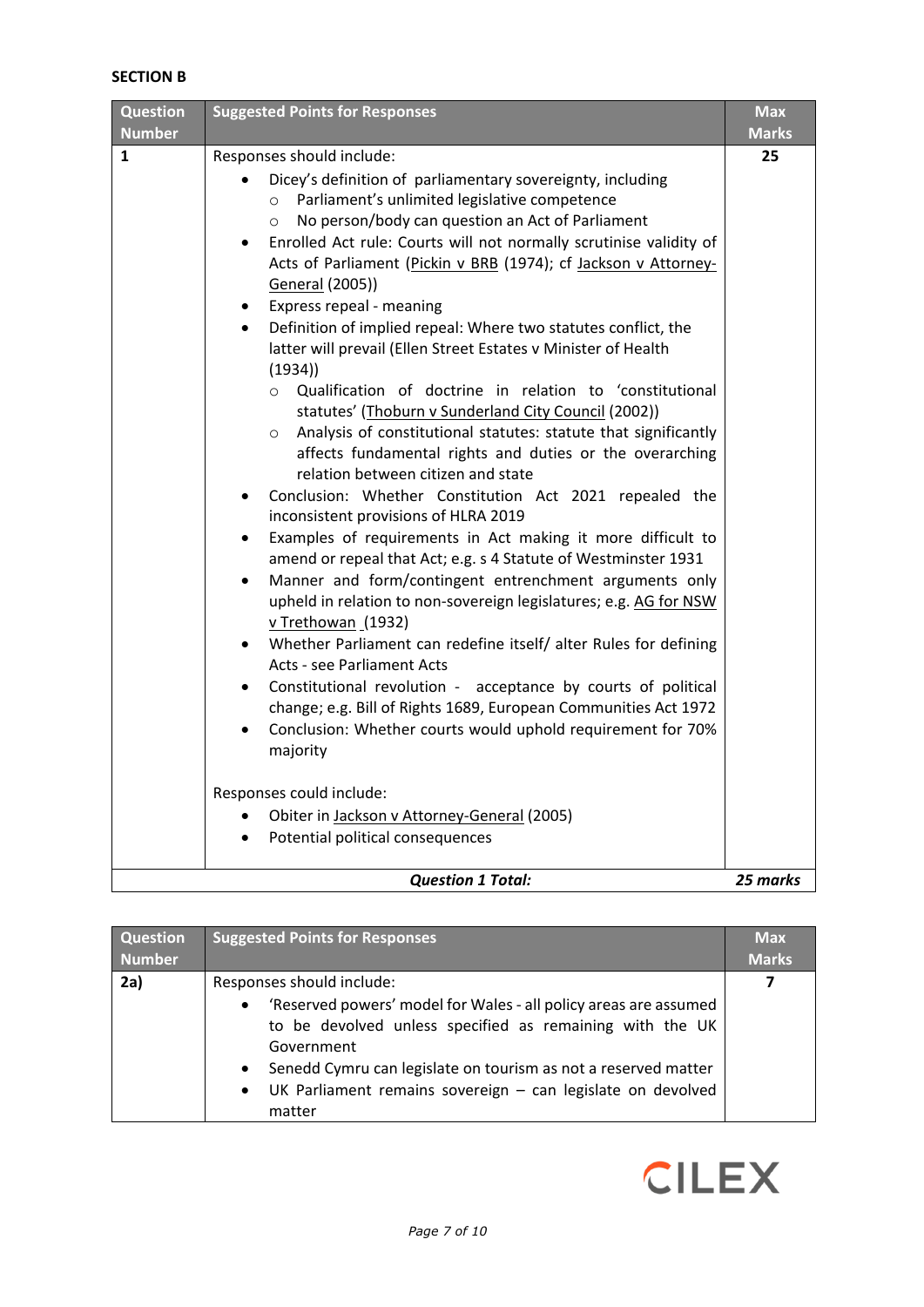|      | Sewel Convention - UK Parliament should not normally legislate<br>on devolved issue without devolved legislature's consent, but not<br>legally binding (Miller (No. 1) (2017))                                                                                                                                                                                                                                                                                                                                                                                                                                                                                                                                                                                                                                                                             |          |
|------|------------------------------------------------------------------------------------------------------------------------------------------------------------------------------------------------------------------------------------------------------------------------------------------------------------------------------------------------------------------------------------------------------------------------------------------------------------------------------------------------------------------------------------------------------------------------------------------------------------------------------------------------------------------------------------------------------------------------------------------------------------------------------------------------------------------------------------------------------------|----------|
| 2(b) | Responses should include:<br>Zoe's statement<br>Elements of defamation<br>$\circ$<br>Absolute privilege for proceedings in Parliament<br>$\circ$<br>Newspapers<br>Qualified<br>privilege for fair and accurate reports of<br>$\circ$<br>parliamentary proceedings unless malice                                                                                                                                                                                                                                                                                                                                                                                                                                                                                                                                                                            | 6        |
| 2(c) | Responses should include:<br>Zoe<br>individual ministerial responsibility<br>Definition<br>of<br>$\circ$<br>as<br>constitutional convention<br>Examples of personal conduct (e.g. Profumo scandal) and<br>$\circ$<br>departmental accountability (e.g. Crichel Down affair)<br>Application to the facts:<br>legal<br>no<br>sanction<br>but<br>$\circ$<br>resignation/dismissal probable<br>Rohit<br>Definition<br>collective<br>Cabinet<br>responsibility<br>0f<br>as<br>$\circ$<br>constitutional convention<br>Examples/exceptions; e.g. EU referendums/Iain Duncan<br>$\circ$<br>Smith's-Robin Cook's resignation<br>Application<br>to the facts:<br>legal<br>sanction<br>but<br>no<br>$\circ$<br>resignation/dismissal probable<br>Responses could include:<br>Whether duty of confidentiality arises (Attorney-General v<br>Jonathan Cape Ltd (1976)) | 12       |
|      | <b>Question 2 Total:</b>                                                                                                                                                                                                                                                                                                                                                                                                                                                                                                                                                                                                                                                                                                                                                                                                                                   | 25 marks |

| <b>Question</b><br><b>Number</b> | <b>Suggested Points for Responses</b>                                                                                                                                                                                                                                                                                                                                                                                                                                                                                                                              | <b>Max</b><br><b>Marks</b> |
|----------------------------------|--------------------------------------------------------------------------------------------------------------------------------------------------------------------------------------------------------------------------------------------------------------------------------------------------------------------------------------------------------------------------------------------------------------------------------------------------------------------------------------------------------------------------------------------------------------------|----------------------------|
| $\overline{\mathbf{3}}$          | Responses should include:<br><b>Stop and Search</b><br>$\circ$ Power to stop and search for stolen articles in public place (s<br>$1(2)$ PACE)<br>Reasonable grounds for suspicion (s 1(3))<br>$\circ$<br>$\circ$ Conduct of search (s 2(2) and (3); e.g. officer's name and<br>station, the object of the proposed search and the grounds<br>on which it is made<br>$\circ$ Reasonable grounds exist, but conduct of search unlawful<br>Arrest<br>Power of arrest $-$ s 24(3) PACE: reasonable grounds for<br>$\circ$<br>suspecting an offence has been committed | 25                         |
|                                  | Arrest necessary $-$ s 24(5) PACE - to allow prompt and<br>$\circ$<br>effective investigation of the offence (s 24(5)(e))                                                                                                                                                                                                                                                                                                                                                                                                                                          |                            |

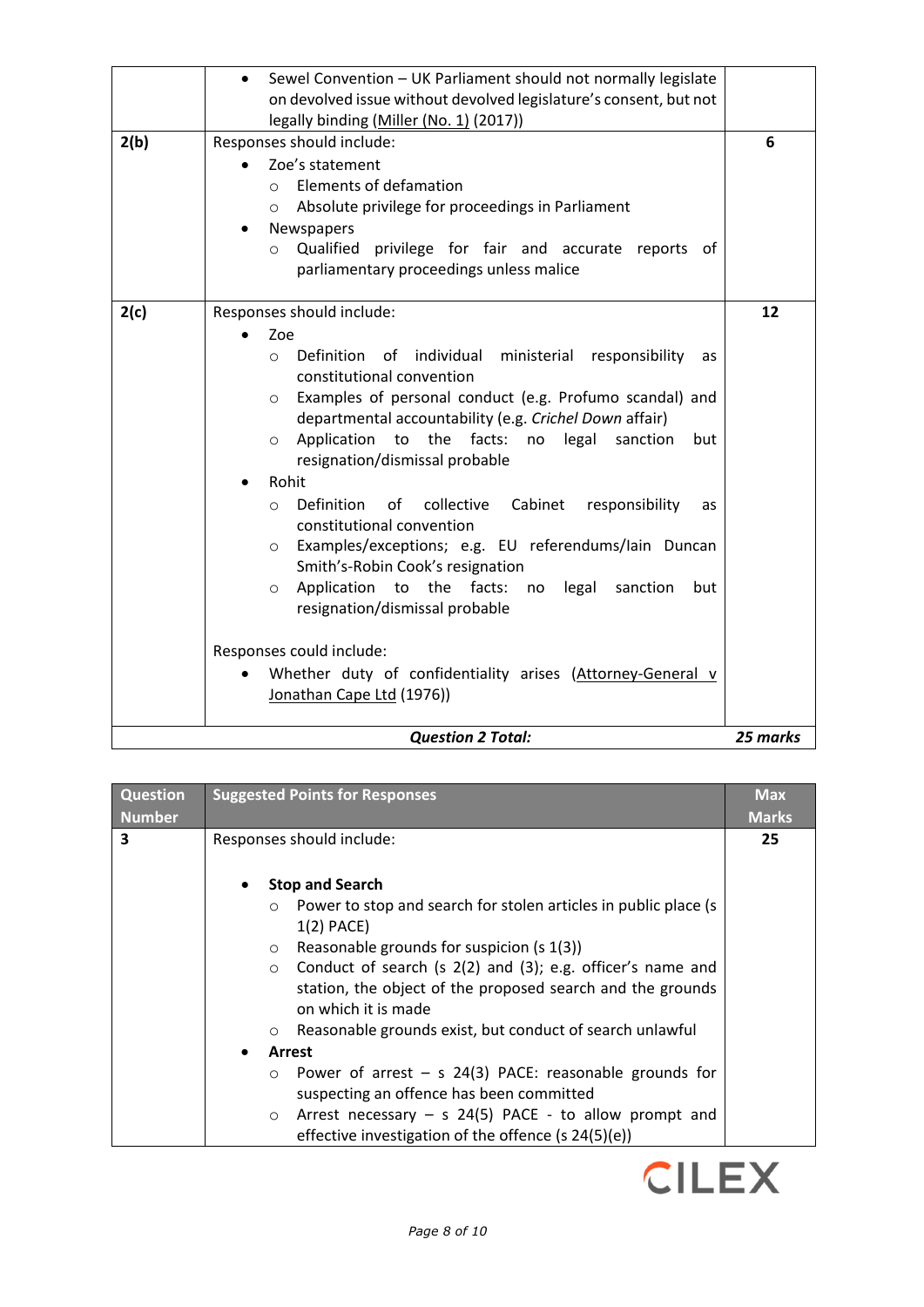| <b>Question 3 Total:</b>                                                                                                            | 25 marks |
|-------------------------------------------------------------------------------------------------------------------------------------|----------|
| Police complied with s 30: Jack taken to police station promptly<br>after arrest                                                    |          |
| reasonable force.                                                                                                                   |          |
| Responses could include:<br>Section 117: Search of Jack unlawful, so police cannot use                                              |          |
| premises                                                                                                                            |          |
| reasonable grounds for suspicion that evidence is the                                                                               |          |
| indictable offence<br>Search of flat unlawful: No written authorisation nor<br>$\circ$                                              |          |
| Reasonable grounds for suspicion that there is evidence in<br>$\circ$<br>premises relating to that offence or to connected/similar  |          |
| indictable offence subject to written authorisation by<br>inspector or above (s 18)                                                 |          |
| <b>Search of flat</b><br>Power to enter premises occupied by person arrested for<br>$\circ$                                         |          |
| who have not yet been arrested (s 56(5)). Not satisfied                                                                             |          |
| reasonable grounds for believing that telling named<br>person of arrest will lead to alerting of other suspects                     |          |
| authorised by inspector or above? No                                                                                                |          |
| indictable offence? Yes - burglary                                                                                                  |          |
| $\circ$<br>conditions satisfied:                                                                                                    |          |
| been arrested and detained at police station<br>Police may delay Jack's right for up to 36 hours if certain                         |          |
| Section 56 - Jack entitled to have someone told that he has<br>$\circ$                                                              |          |
| <b>Refusal to inform employer</b>                                                                                                   |          |
| there is sufficient evidence to charge him<br>Detention reviews not carried out every six hours (s 40)<br>$\circ$                   |          |
| with $s$ 37 – whether necessary to enable police to decide if                                                                       |          |
| Arrest lawful once s 28(2) and (4) complied with<br>$\circ$<br>Reason given for Jack's ongoing detention does not comply<br>$\circ$ |          |
| <b>Detention at police station</b>                                                                                                  |          |
| adequately                                                                                                                          |          |
| PC Pearson does not state fact and grounds of arrest<br>$\circ$                                                                     |          |
| Manner of arrest - fact of arrest and grounds, even if obvious<br>$\circ$<br>(s <sub>28</sub> )                                     |          |
|                                                                                                                                     |          |

| <b>Question</b> | <b>Suggested Points for Responses</b>                                                                                                                                                                                                                                                                                                                                              | <b>Max</b>   |
|-----------------|------------------------------------------------------------------------------------------------------------------------------------------------------------------------------------------------------------------------------------------------------------------------------------------------------------------------------------------------------------------------------------|--------------|
| <b>Number</b>   |                                                                                                                                                                                                                                                                                                                                                                                    | <b>Marks</b> |
| 4(a)            | Responses should include:                                                                                                                                                                                                                                                                                                                                                          | 13           |
|                 | <b>The March</b><br>Section 12 POA 1986 - Senior police officer may give<br>$\circ$<br>directions imposing conditions if he reasonably believes that<br>procession will cause<br>public<br>public<br>serious<br>disorder/damage/disruption or has intimidatory purpose.<br>Grounds for reasonable belief - Clash<br>between<br>$\circ$<br>demonstrators and President's supporters |              |
|                 | Use of reasonable force permissible<br>$\circ$                                                                                                                                                                                                                                                                                                                                     |              |